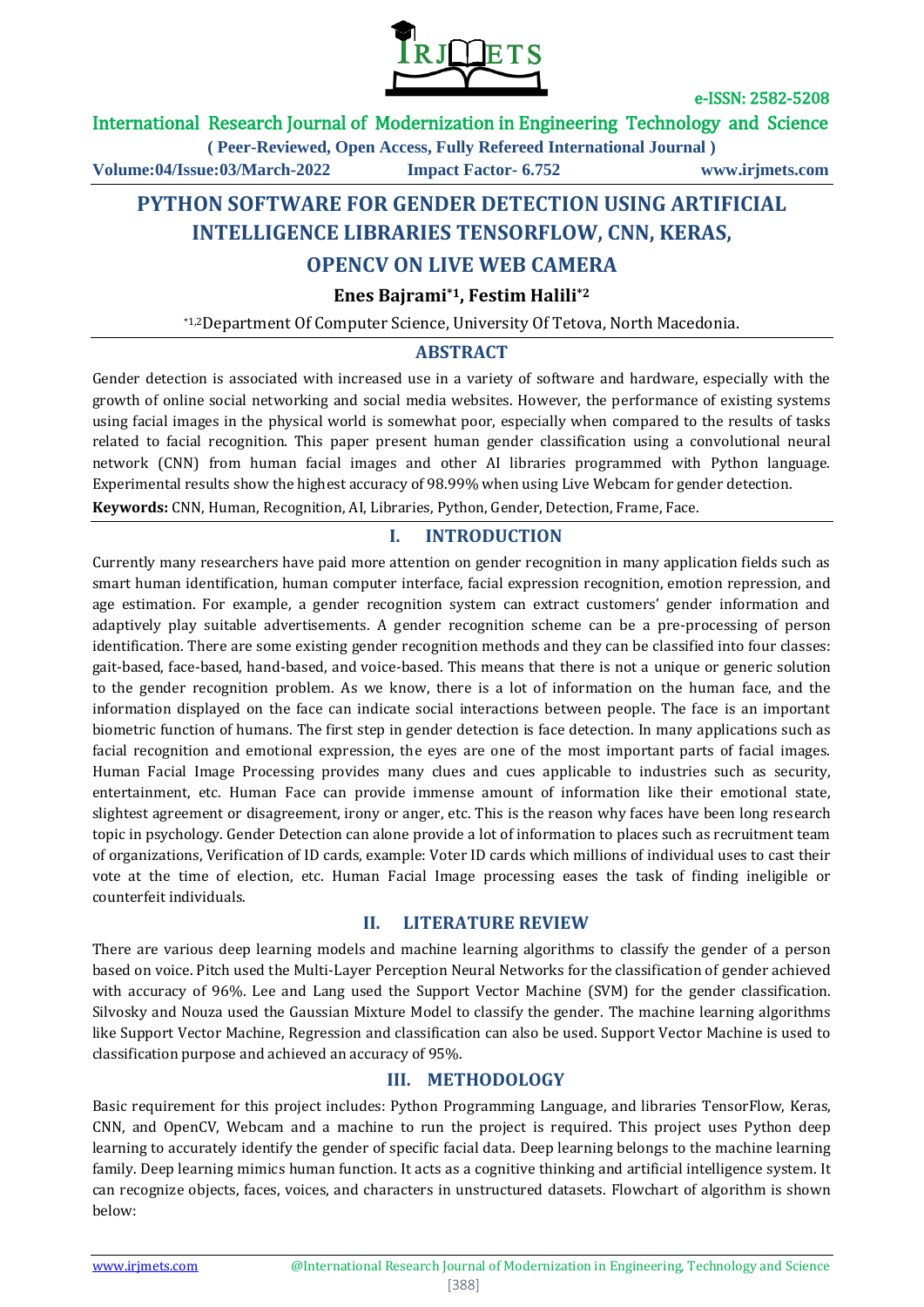

# International Research Journal of Modernization in Engineering Technology and Science

**( Peer-Reviewed, Open Access, Fully Refereed International Journal )**



**Figure 1**: Flowchart of Algorithm

# **IV. INPUT**

Main Focus of this project is to make the complete system less difficult and faster. In order to get the enter rapid there are alternatives to feed the data into the algorithm. First, User can use the system webcam or another webcam digital tool to without delay take the data.

### **V. FACE DETECTION**

Automated facial recognition was pioneered in the 1960s. Woody Bledsoe, Helen Chan Wolf, and Charles Bisson worked on using the computer to recognize human faces. Their early facial recognition project was dubbed "man-machine" because the coordinates of the facial features in a photograph had to be established by a human before they could be used by the computer for recognition. Face recognition has a long history of research. Yang et al. compared several prominent facial recognition algorithms in 2002, but the study did not use prominent algorithms such as hair classifiers. Haar Classifier is P. It is one of the most prominent and accurate object recognition approaches described by Viola and M. Jones. In order for a face recognition system or face image system to work properly, face recognition must be properly implemented. See for a detailed overview. There are some natural changes (lighting, pose angle, face marking) and digital (noise, interference) changes that are imposed when detecting a face in a frame. The difficulty of recognizing a human face lies in two characteristics of the human face as a template: (1) The number of templates, that is, the faces to be classified, is huge and probably infinite. (2) Almost all patterns are very similar. To fix this issue and make the algorithm more efficient, we used different types of variations of audience records. The audience set also serves as a benchmark for gender detection classification in neural networks.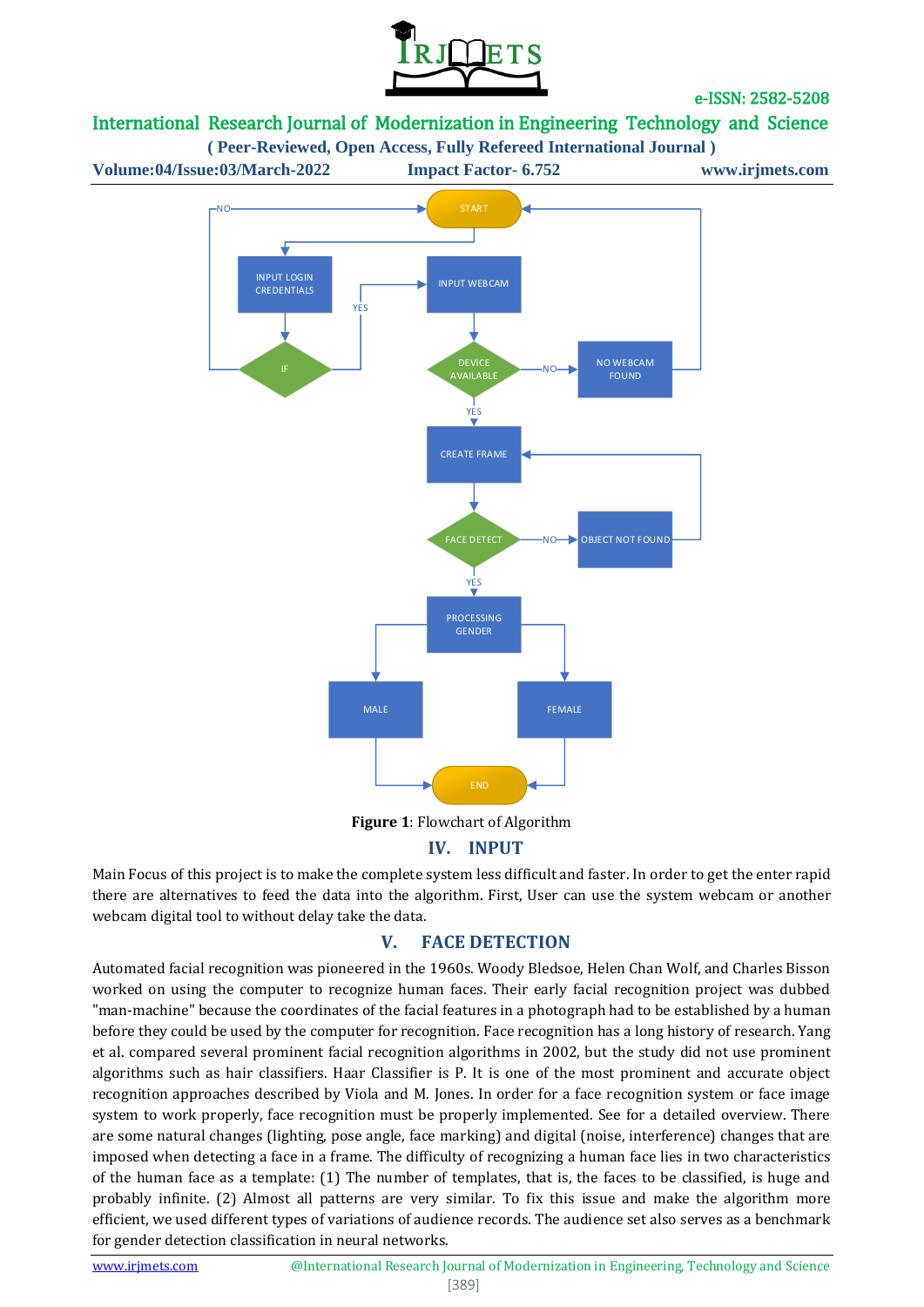

## International Research Journal of Modernization in Engineering Technology and Science

**( Peer-Reviewed, Open Access, Fully Refereed International Journal )**

**Volume:04/Issue:03/March-2022 Impact Factor- 6.752 www.irjmets.com**

# **VI. FACE PROCESSING**

If a face is detected in the frame. We can start processing with a convolutional neural network or CNN. It is a deep neural network type deep neural network mainly used for image processing. CNN conducts a test training phase and makes various predictions. Gender prediction is one of two, male and female.

#### **VII. OUTPUT**

Once we have started the project through the Command Prompt, the Login form will be displayed as a start. Once we have written the credentials well, the project window appears which starts to detect if there is object in front of the webcam, if yes, the algorithm classifies the gender. Below we are showing photos from the project.

|                  | Please enter details below to login to gender detection |  |  |
|------------------|---------------------------------------------------------|--|--|
| Username * admin |                                                         |  |  |
| Password *       | ***                                                     |  |  |
|                  | Login success                                           |  |  |
|                  | Login                                                   |  |  |
|                  |                                                         |  |  |

#### **Figure 2:** Login Form



**Figure 3:** Output of project

We can start testing accuracy using the implemented method. procedures to be followed are:

- Enter the data.
- Create a frame.
- Detects faces.
- Categorize by gender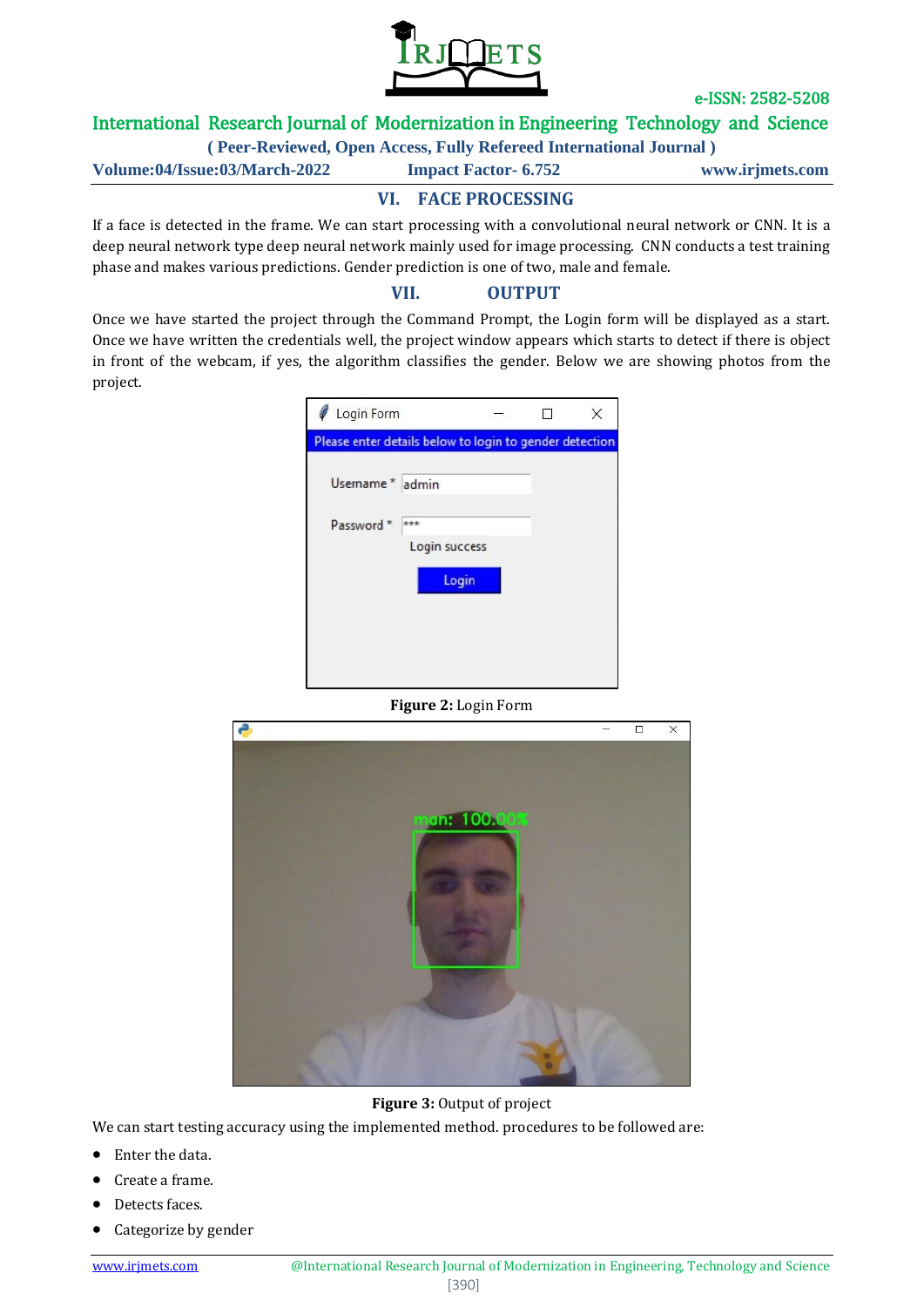

## International Research Journal of Modernization in Engineering Technology and Science

**( Peer-Reviewed, Open Access, Fully Refereed International Journal )**

**Volume:04/Issue:03/March-2022 Impact Factor- 6.752 www.irjmets.com**

# **VIII. CONCLUSION**

Human gender classification is an important resource for collecting information from and about individuals. The human face provides enough data to be used for many purposes. Gender classification of humans is very important to reach the right audience. Here I tried to run the same process, but with common equipment. The efficiency of the algorithm depends on several factors, but the main motivation for this project is to be as accurate as possible, yet simple and fast. Work is underway to improve the efficiency of the algorithm. Future improvements include face destruction like non-human objects, more datasets for people from different ethnic groups, and finer-grained control over the workflow of the algorithm.

#### **IX. REFERENCES**

- [1] Guo-Shiang Lin, Yi-Jie Zhao, A Feature-Based Gender Recognition Method Based on Color Information, 2011 First International Conference on Robot, Vision and Signal Processing
- [2] Y. Shiqi, T. Tieniu, H. Kaiqi, J. Kui and W. Xinyu, "A Study on Gait-Based Gender Classification," IEEE Transactions Image Processing, vol.18, pp. 1905-1910, 2009.
- [3] Duan-Yu Chen and Kuan-Yi Lin, "Robust gender recognition for uncontrolled environment of real-life images," IEEE Transactions Consumer Electronics, vol.56, pp.1586–1592, 2010
- [4] G. Amayeh, G. Bebis, and M. Nicolescu, "Gender classification from hand shape," in Proc. IEEE Conference on Computer Vision and Pattern Recognition, vol.1, pp. 1-7, 2008.
- [5] G. Tzanetakis, "Audio-based gender identification using bootstrapping," in Proc. IEEE Pacific Rim Conference on Communications, Computers and signal Processing, pp. 432- 433, 2005.
- [6] S. Aji, T. Jayanthi and M.R. Kaimal, "Gender identification in face images using KPCA," in Proc. IEEE Conference on Nature & Biologically Inspired Computing, pp. 1414-1418, 2009.
- [7] A. Hadid and M. Pietikainen, "Combining motion and appearance for gender classification from video sequences," in Proc. IEEE Int'l Conf. on Pattern Recognition, pp. 1-4, 2008.
- [8] Mohd Rafey, Gurubasava, Age and Gender Detection using Python, International Journal of Interdisciplinary Innovative Research &Development (IJIIRD) ISSN: 2456-236X Vol. 05 Issue 01 | 2020
- [9] M. H. U. Yap, "Facial image processing for facial analysis," Proceedings International Carnahan Conference on Security Technology., vol. 1, 2010.
- [10] C. Y. Jiang X., Applied Pattern Recognition. Studies in Computational Intelligence, Berlin, Heidelberg: Springer, 2008.
- [11] Chen, S.K; Chang, Y.H (2014). 2014 International Conference on Artificial Intelligence and Software Engineering (AISE2014). DEStech Publications, Inc. p. 21. ISBN 9781605951508.
- [12] Bramer, Max (2006). Artificial Intelligence in Theory and Practice: IFIP 19th World Computer Congress, TC 12: IFIP AI 2006 Stream, August 21–24, 2006, Santiago, Chile. Berlin: Springer Science+Business Media. p. 395. ISBN 9780387346540.
- [13] Office, U. S. Government Accountability. "Facial Recognition Technology: Federal Law Enforcement Agencies Should Have Better Awareness of Systems Used by Employees". www.gao.gov. Retrieved September 5, 2021.
- [14] Gates, Kelly (2011). Our Biometric Future: Facial Recognition Technology and the Culture of Surveillance. NYU Press. p. 54. ISBN 9780814732090.
- [15] D. J. K. a. N. A. M. H. Yang, "Detecting Faces in Images: A Survey," IEEE, vol. 24, no. 1, pp. 34-58, 2002
- [16] P. V. a. M. Jones, "Rapid object detection using a boosted cascade of simple features," Proceedings of the 2001 IEEE Computer Society Conference on Computer Vision and Pattern Recognition, vol. 1, 2001.
- [17] W.-Y. &. C. R. &. P. Zhao, "Face Recognition: A Literature Survey," ACM Comput. Surv., pp. 399-458.
- [18] K. K. Y. Kaya, "A BASIC STUDY ON HUMAN FACE RECOGNITION," Frontiers of Pattern Recognition, Academic Press, pp. 265-289, 1972.
- [19] D. D. Zhang, "Automated Biometrics Technologies and Systems," Kluwer Academic Publishers, vol. 1, 2000